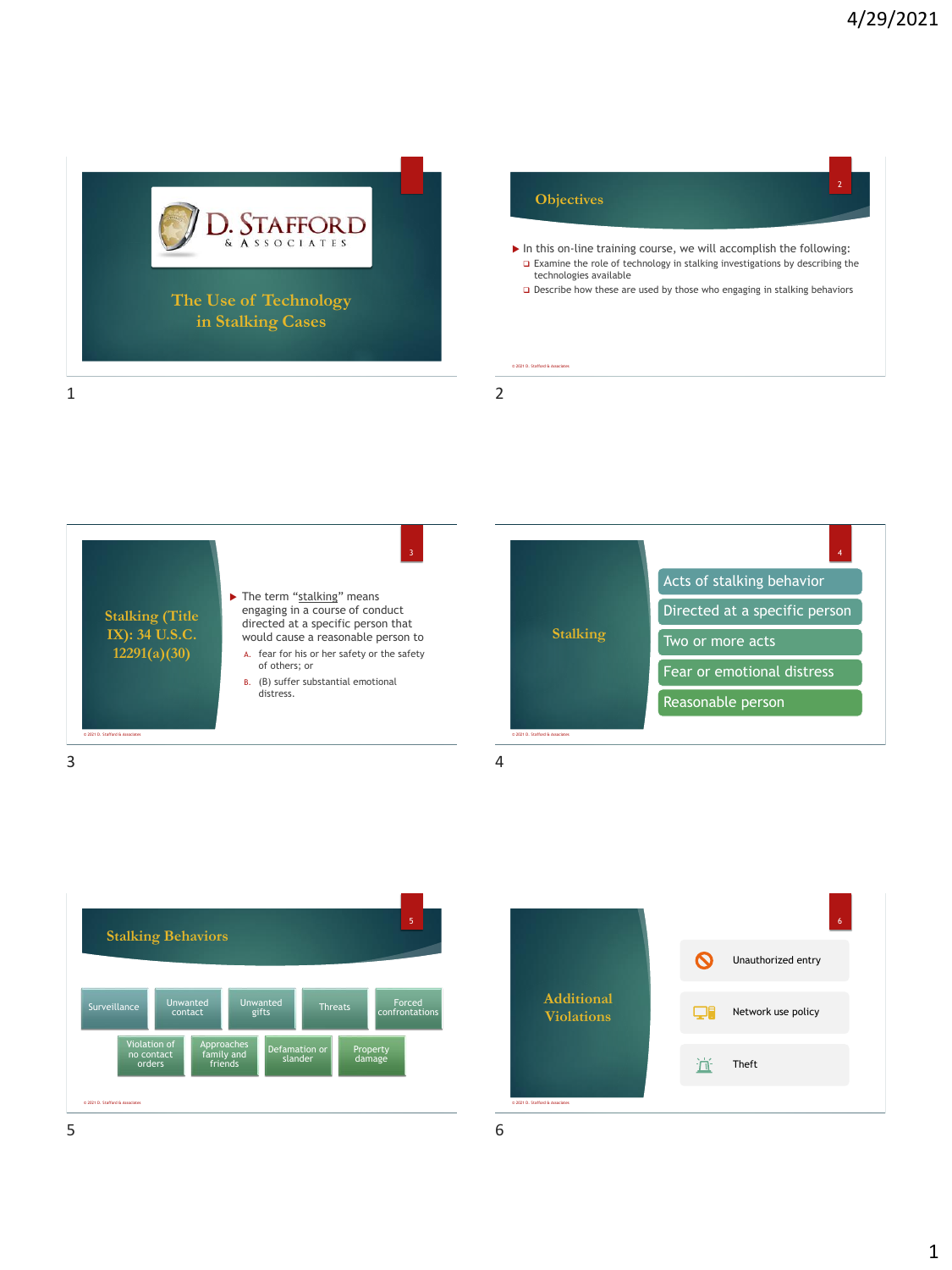

|                                 | 8                                                        |
|---------------------------------|----------------------------------------------------------|
| <b>Examples</b>                 | Computers                                                |
|                                 | Internet                                                 |
|                                 | Texting                                                  |
|                                 | Email                                                    |
|                                 | Apps (Facebook, Snapchat, Instagram, twitter,<br>TikTok) |
|                                 | Online dating apps                                       |
| © 2021 D. Stafford & Associates |                                                          |







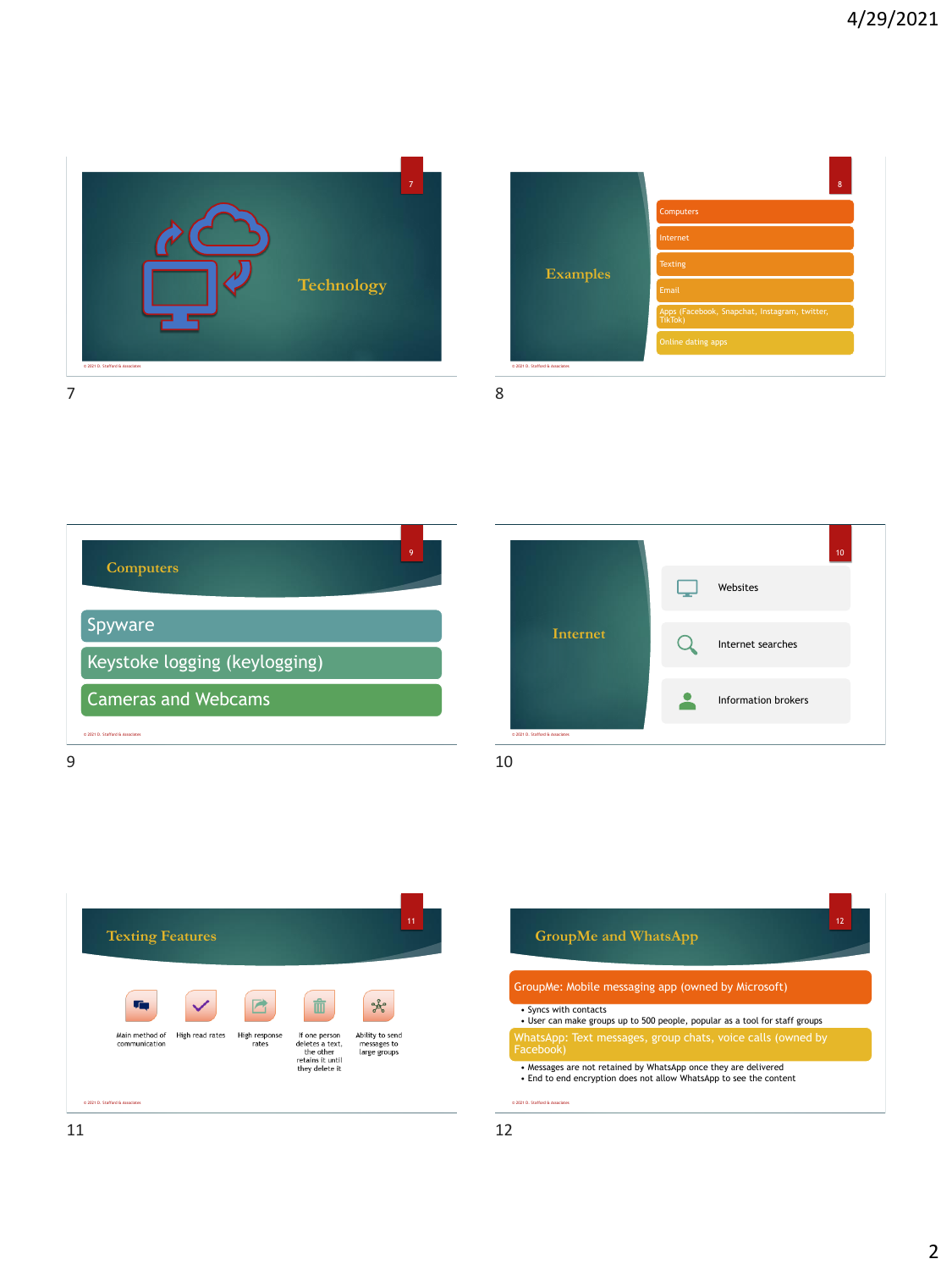